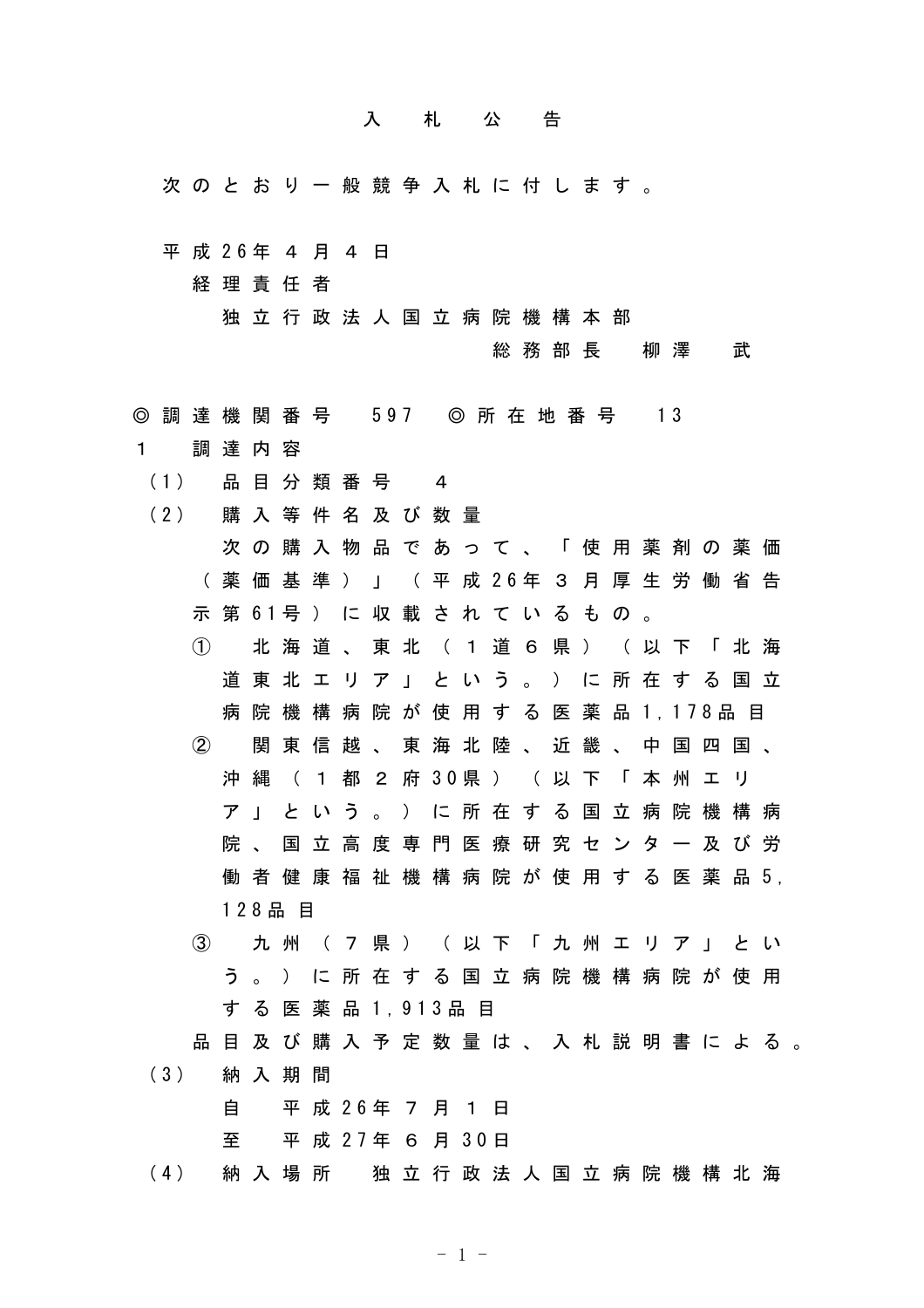道 が ん セ ン タ ー ほ か 165病 院

- (5) 入 札 方 法
	- ① (2 )で 示 す 医 薬 品 を 区 分 ご と に 取 り ま と めたもの (以下「医薬品群」という。) を 入札エリアごとにそれぞれ入札に付する。 ② 入札金額については、納入に要する一切 の費用を織り込んだ上で医薬品群ごとにそ れぞれの医薬品目の単価を記載すること。 ③ 入札単価については、消費税に係る課税 事業者であるか免税事業者であるかを問わ ず、見積もった契約金額の108分の10 0に相当する金額を記載すること。 ④ 落札者の決定については、②の単価に当 該金額の8パーセントに相当する額を加算 した金額に当機構が提示する品目ごとの予 定数量を乗じて算出した額の医薬品群ごと の総価 (当該金額に 1 円 未 満 の 端 数 が あ る ときは、その端数金額を切り捨てるものと する。)をもって評価するので、入札者は、 消費税に係る課税事業者であるか免税事業 者であるかを問わず、見積もり金額入札書 に総価(8パーセントに相当する額を加算 した金額)を記載すること。
- (6) そ の 他 独 立 行 政 法 人 国 立 病 院 機 構 契 約 事 務 取 扱 細 則 (以 下 、 「 契 約 細 則 」 と い う 。 )第 22条 の 規 定 に 基 づ き 単 価 契 約 と す る 。
- 2 競争参加資格
- (1) 契 約 細 則 第 5 条 の 規 定 に 該 当 し な い 者 で あ ること。なお、未成年者、被保佐人又は被補 助人であっても、契約締結のために必要な同 意を得ているものは、同条中、特別の理由が ある場合に該当する。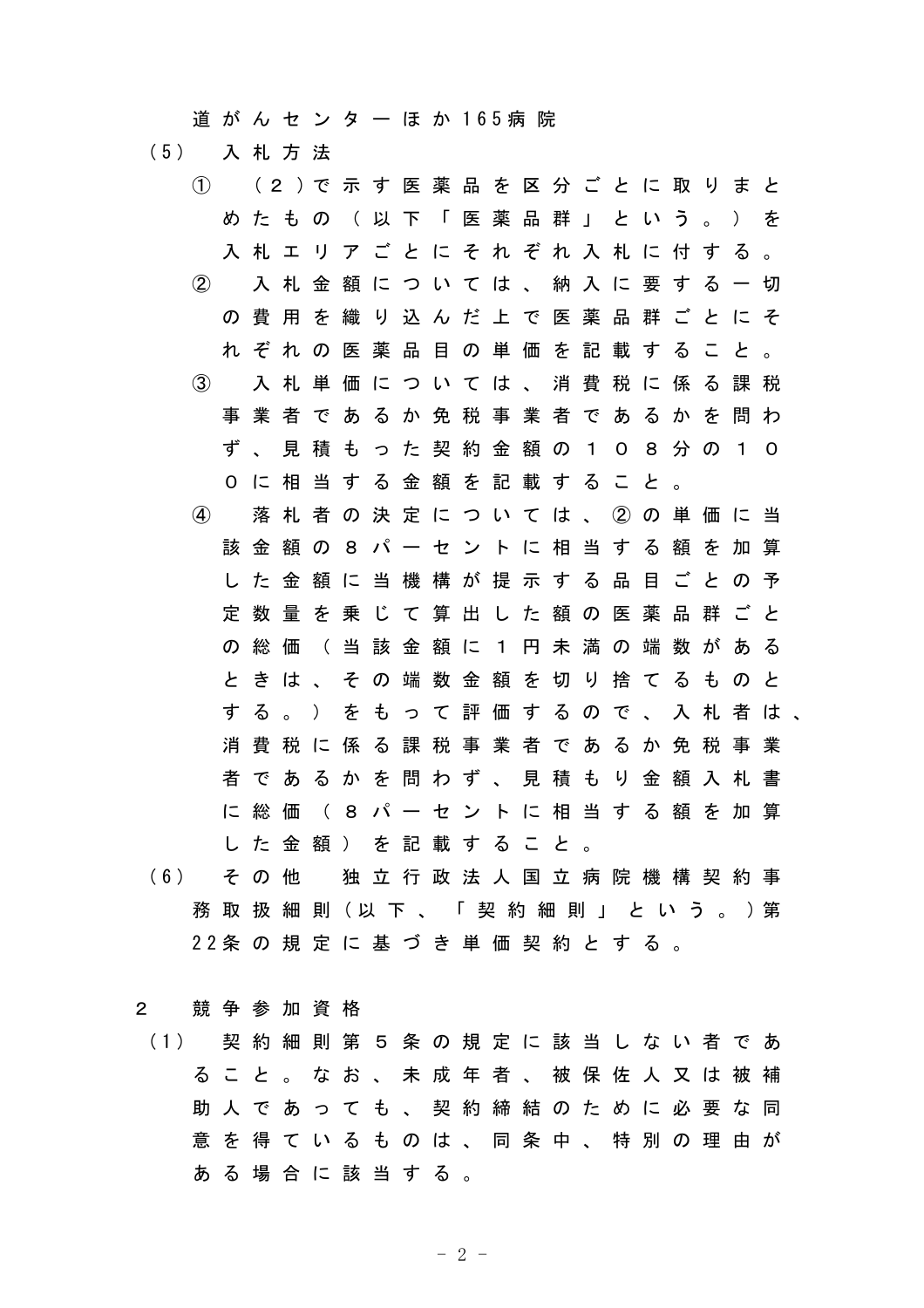- (2) 契 約 細 則 第 6 条 の 規 定 に 該 当 し な い 者 で あ ること。
- (3) 厚 生 労 働 省 競 争 参 加 資 格 ( 全 省 庁 統 一 資 格)において「物品の販売」のA、B又はC の等級に格付され、北海道東北エリアにおい ては北海道、東北地域の競争参加資格を有す る者、本州エリアにおいては関東・甲信越、 東海·北陸、近畿、中国、四国、九州·沖縄 地域の競争参加資格を有する者、九州エリア においては九州・沖縄地域の競争参加資格を 有する者であること。ただし、業務提携等の 代理店等による対応でも可とする。
- (4) 薬 事 法 に 基 づ い て 医 薬 品 の 一 般 販 売 業 の 許 可を受けていることを証明した者であること。 (5) 購 入 さ れ る 医 薬 品 を 経 理 責 任 者 が 指 定 す る 日時、場所に十分に納品することができるこ とを証明した者であること。
- (6) 契 約 細 則 第 4 条 の 規 定 に 基 づ き 、 経 理 責 任 者が定める資格を有する者であること。

## 3 入札書の提出場所等

- (1) 入 札 書 の 提 出 場 所 、 契 約 条 項 を 示 す 場 所 、 入札説明書の交付場所及び問い合わせ先  $7152 - 8621$ 
	- 東 京 都 日 黒 区 東 が 斤 2 丁 日 5 番 21号
	- (独立行政法人国立病院機構 東京医療セン ター敷地内)
	- 独立行政法人国立病院機構本部企画経営部 指導課 調達契約係長 正田 篤

電話 03- 5712- 5068

(2) 入 札 説 明 会 の 日 時 及 び 場 所 等 平 成 26年 4 月 25日 15時 00分 独立行政法人国立病院機構本部 (1F) 会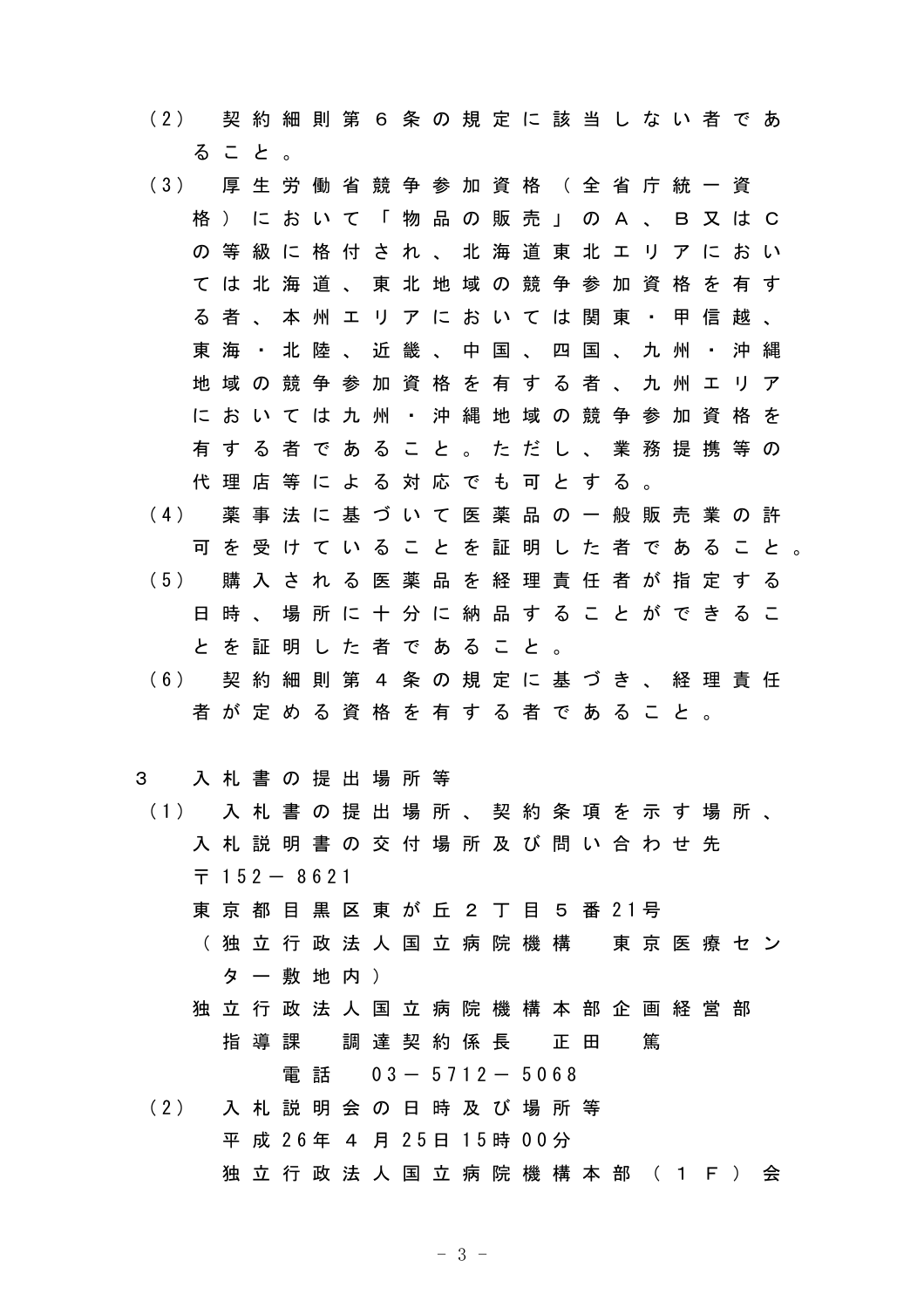議 室 12

(3) 入 札 書 の 受 領 期 限

自 官報掲載日

至 平 成 26年 5 月 26日 17時 00分

- (4) 開 札 の 場 所 独立行政法人国立病院機構本部 (2F)大 会議室
- (5) 開 札 の 日 時 全エリア 平 成 26年 5 月 28日 13時 00分
- 4 その他
- (1) 契 約 手 続 に お い て 使 用 す る 言 語 及 び 通 貨 日本語及び日本国通貨。
- (2) 入 札 保 証 金 及 び 契 約 保 証 金 免 除

(3) 入 札 者 に 要 求 さ れ る 事 項

この一般競争に参加を希望する者は、封印 し た 入 札 書 に 2 (3 )か ら (5 )の 証 明 と な る も のを添付して入札書の受領期間内までに提出 しなければならない。

なお、入札者は、開札日の前日までの間に おいて、経理責任者から上記証明となるもの について説明を求められた場合はそれに応じ なければならない。

(4) 入 札 の 無 効

本公告に示した競争参加資格のない者の提 出した入札書、入札者に求められる義務を履 行しなかった者の提出した入札書は無効とす る 。

(5) 契 約 書 作 成 の 要 否 要

(6) 落 札 者 の 決 定 方 法

契 約 細 則 第 21条 の 規 定 に 基 づ い て 作 成 さ れ た予定価格(総価)の制限の範囲内で最低の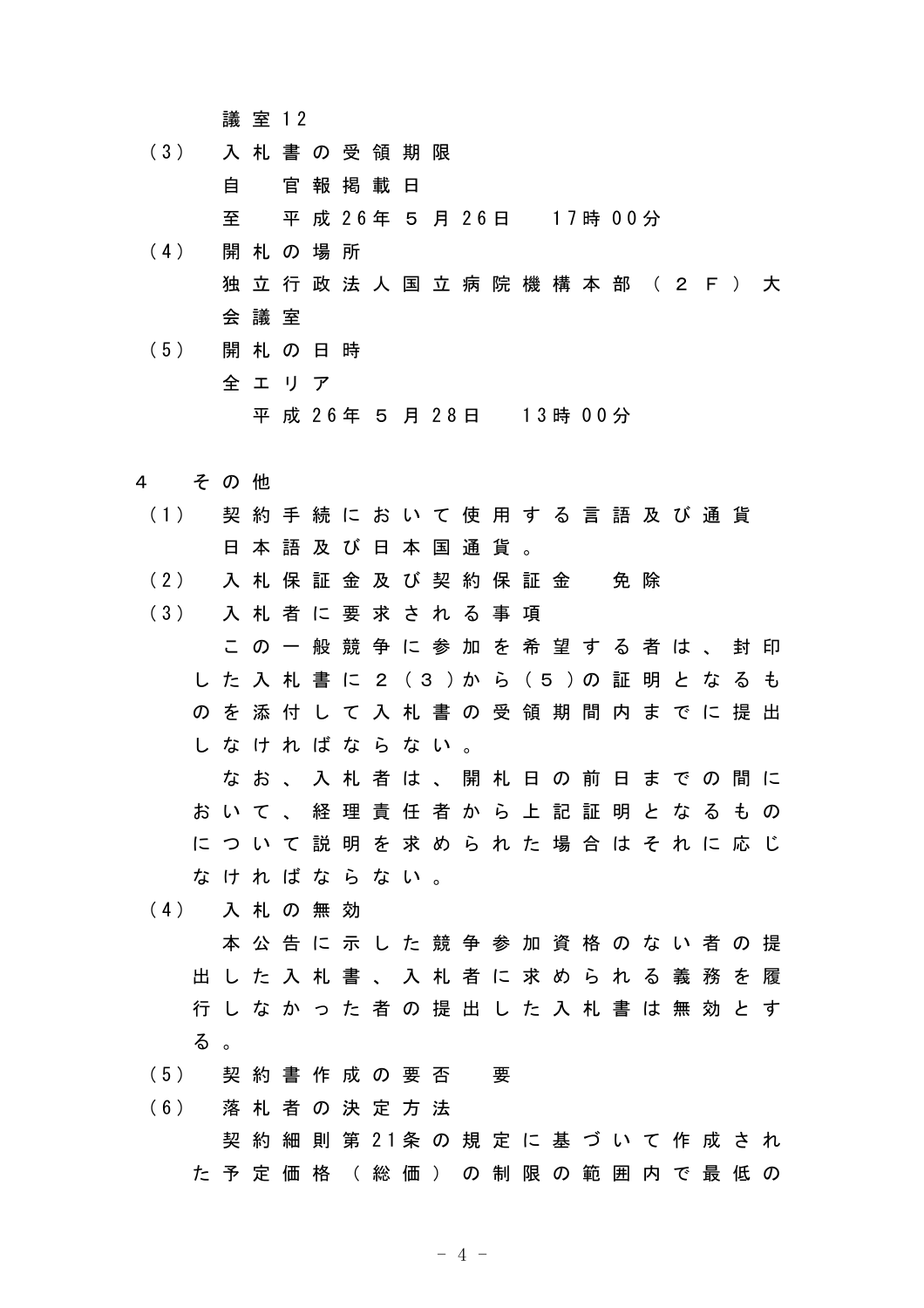価格をもって有効な入札を行った入札者を落 札者とする。

(7) 詳 細 は 入 札 説 明 書 に よ る 。

- 5 Summary
	- (1) Official in charge of disbursement of the procuring entity: Takeshi Yanagisawa, Director, General Affairs Department, National Hospital Organization Headquarters
	- (2) Classification of the products to be procured:4
	- (3) Nature and quantity of the products to be purchased: Medicine Supplies, Hokkaido-Tohoku area 1,178 items, Honshu area 5,128 items, Kyushu area 1,913 items.
	- (4) Delivery period:

From July 1, 2014 to June 30, 2015

- (5) Delivery place: National Hospital Organization Hokkaido Cancer Center and others 165 hospitals
- (6) Qualification for participating in the tendering procedures: Suppliers eligible for participating in the proposed tender are those who shall:
- ① not come under Article 5 of the Regulation concerning Contract for National Hospital Organization(NHO). Furthermore, minors, Person under Conservatorship or Person under Assistance that obtained the consent necessary for concluding a contract may be applicable under cases of special reasons within the said clau-